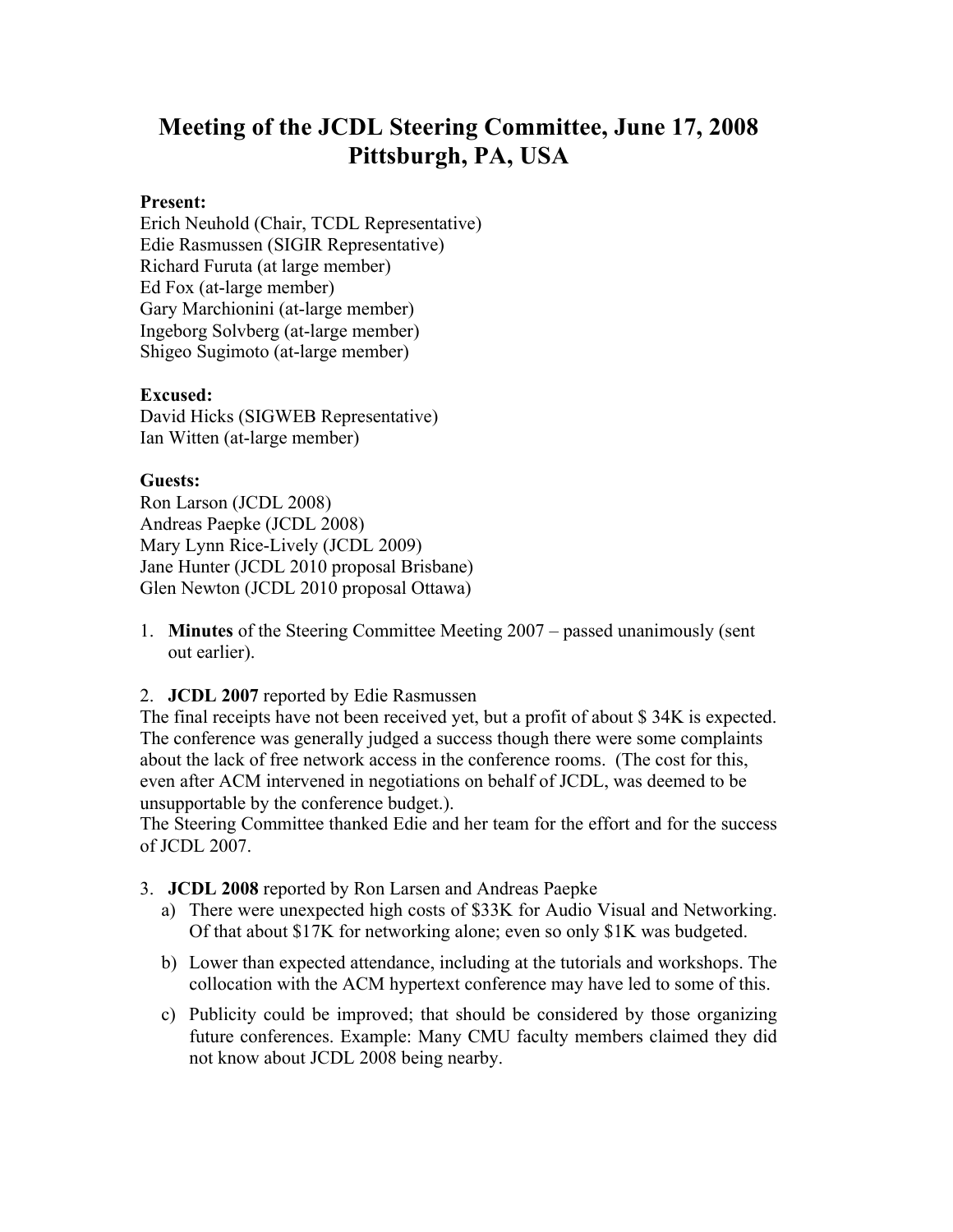- d) IEEE registration worked well. Some attendees were confused when they learned that tutorials could be cancelled if numbers were low; but they were cordial. Some confusion arose if somebody only wanted to sign up for tutorials, since one had to complete the earlier registration form sections about parts of the conference that were not of interest.
- e) Sponsorship was low: \$7500 from Microsoft for Tuesday night was the only corporate sponsorship. The University gave \$5K. Elsevier paid \$200 to help since the conference is distributing some information for them.
- f) Because of the budget problems, Ron has been cutting back on food and other expenditures as much as was still possible.

As a consequence Ron expects a substantial budget deficit for JCDL 2008 (about the cost of the Wireless). Note for the future: Food at hotels is very expensive and it is not a requirement that it is included in the conference registration fee.

Discussion and recommendations for the future:

- a) Amount of food could be reduced. Breakfast and Lunches (except for the Town Hall meeting) could be eliminated by not promising them ahead of time and scheduling them only if the budget allows.
- b) Discuss having JCDL on a college campus instead of a conference hotel, if costs are lower.
- c) Ask ACM / IEEE-CS, when they engage in negotiations related to hotels, to be sure about the networking. It should be fast enough for the number of people coming. It should be tested well to ensure quality of service is high.

For the report by Andreas Paepke see his slides sent earlier. He had suggestions regarding the paper selection process; PC members should be allowed to rate from 1-7 not 1-5 so values can be spread out wider. He had good experiences with the START system. They are responsive to requests and help rapidly. The new version should be better than what was used for the PC meeting. It is a nice feature that one can load in the records from last year (e.g. information on PC members).

- 4. **JCDL 2009** report by General Chair Mary Lynn Rice-Lively
	- a) Still working on the budget in light of the experiences of JCDL 2008. The pricing model is not yet finalized – it was finalized by the middle of August.
	- b) AT&T conference centre is the site selected for the conference. It is opening this August and is located on the university campus.
	- c) The JCDL 2009 Committee meets every 3 weeks
	- d) A suggestion has been made to run the conference by UT, not ACM, so we can benefit from the many discounts afforded to the UT. ACM has not agreed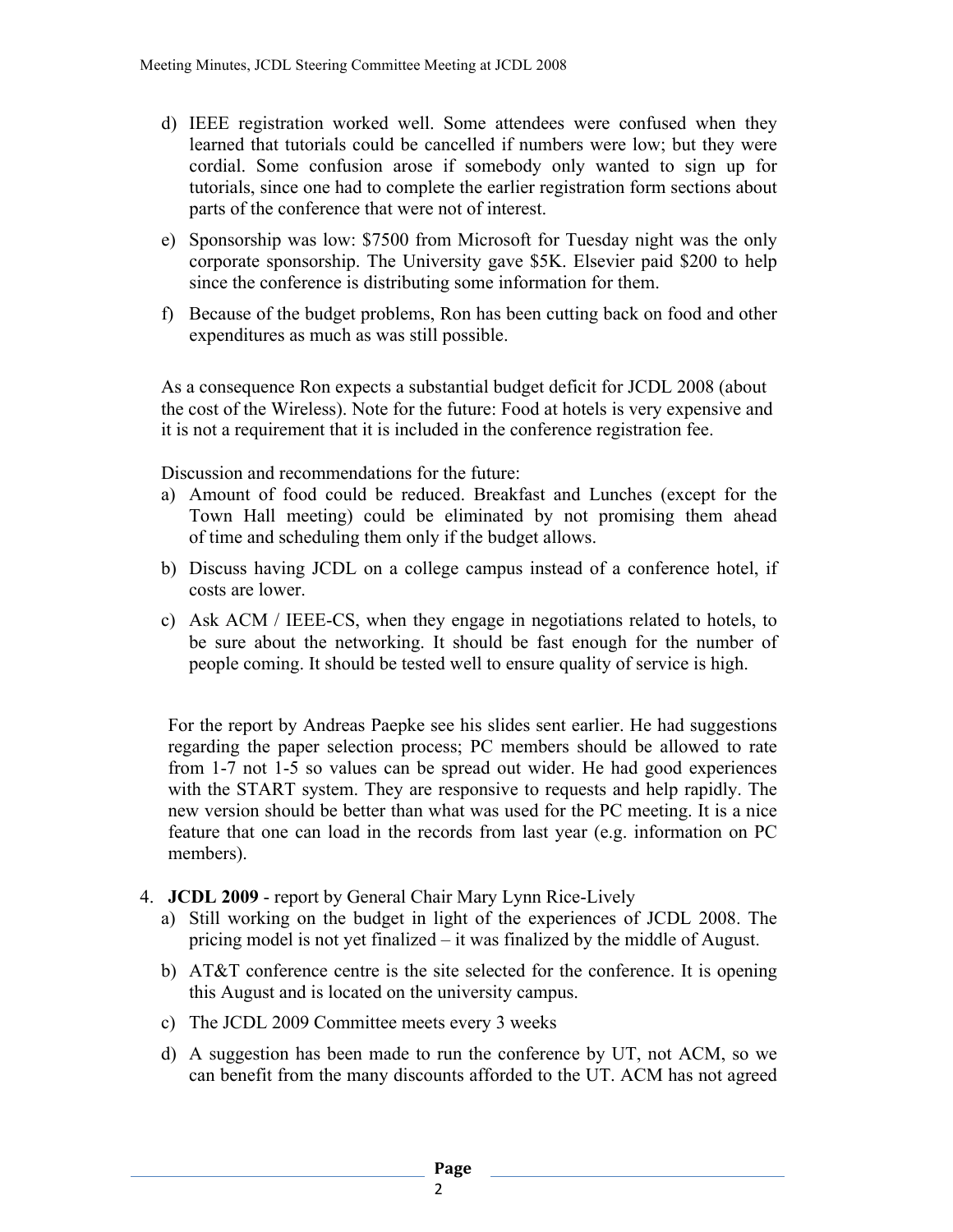so far. SIG chairs will need to get involved in this matter, to discuss with ACM HQ staff.

- e) A suggestion was made to learn from experience of this and past years, and to be more often in touch with the Steering Committee. A liaison person selected from the steering committee could be of help.
- 5. **JCDL 2010** presentation by Jane Hunter for **Brisbane**
	- a) Jane promised to send the slides used for the presentation in Pittsburgh it was done.
	- b) Timing could be in April on up through June. Some sentiment was voiced not to move JCDL too much from its current time slot.
	- c) A discussion developed on the collocation logistics, quality differences, and financial models, including a single budget for both conferences – many questions were not resolved.
	- d) The proposers expect high sponsorship support.
	- e) 450 as the total number of attendees seem possible but high as compared to the attendance for the last few years.. How many will be from Down Under? Be careful with the Budget!
	- f) They plan to have an experienced conference organization team from the University that will help with running the conference.
- 6. **JCDL 2010** presentation by Glen Newton for **Ottawa**
	- a) Glen promised to send the slides used for the presentation in Pittsburgh it was done.
	- b) NRC Conference Services has been handling small to very large conferences for more than 20 years.
	- c) The University Campus is very close.
	- d) Ottawa has offered to run JCDL 2011 if they are turned down about 2010
	- e) Budget details are not worked out yet. Hotels are likely to cost \$150-\$175 in Canadian dollars (at the moment close to 1:1 to USD)
	- f) They will need at least 18 months before the conference to get things approved and managed in time.
- 7. **Election** of STC members:
	- a) By the end of the year 2 slots for Members at Large will become open:
		- i) Gary Marchionini's term is up; he has declined serving again (suggests we need "new blood")
		- ii) Richard Furuta's term is up; he is willing to serve again
	- b) A Nominating Committee has been appointed: Erich, Shigeo, Ed. Nominations will close by July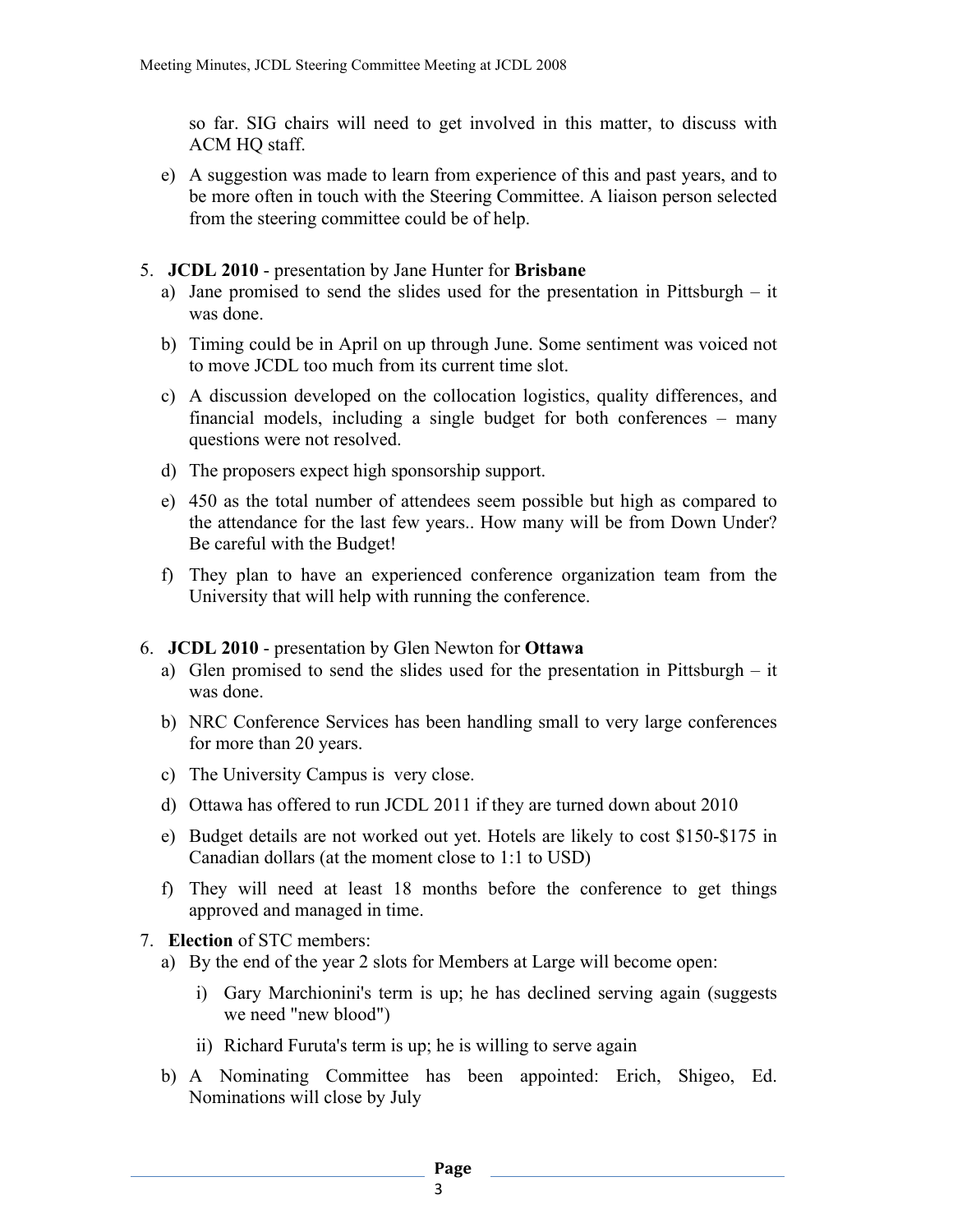- c) Election will occur electronically in September with Claudia handling the logistics
- -------- This Meeting ended at 1:35 with plans to continue at 8pm
- -------- The Meeting started again soon after 8pm and ran till almost 9:55
- 8. **ISSN** being assigned to the **JCDL proceedings**
	- $\rightarrow$  Ingeborg will explore this issue. She will talk with Lisa Spiro (editor for IEEE TCDL Bulletin, which has an ISSN) and her supervisor, Geneva Henry. She will also talk with Bernard Rous at ACM HQ (NYC) and with John Daniels at IEEE-CS HQ (DC).

## **9. General discussion about how to decide about future meeting sites**

The Issues that need to be considered include:

- a) Quality of the conference that would result.
- b) Quality of the proceedings that would result.
- c) Benefit to the evolution of the worldwide DL community, including its growth
- d) Scope of topics to be covered.
- e) Communities served, e.g., from CS, Library Science, Information Science, ...
- f) Interest in theory, research, development, case studies, policies, ...
- g) Location, especially if inside North America or outside of North America.
- h) Joint meeting, with other groups and organizations.
- i) Financial model and predictions of financial situation -- profit/loss.
- j) Cost for attendees not only the registration fee.
- k) Note that if there is a loss in 2008 (as currently envisioned), then we must be sure not to have another loss soon after – the conference series will be endangered.
- l) Currency changes can have a large effect budget in local currency not USD!
- m) Likely number of attendees, including from local regions.
- n) Expected number of people from North America, from Europe, from Asia-Pacific, etc.
- o) Quality of the organizing committee.
- p) Good local infrastructure.
- q) Proposal covering all the key issues we must consider, and not being either over or under specified.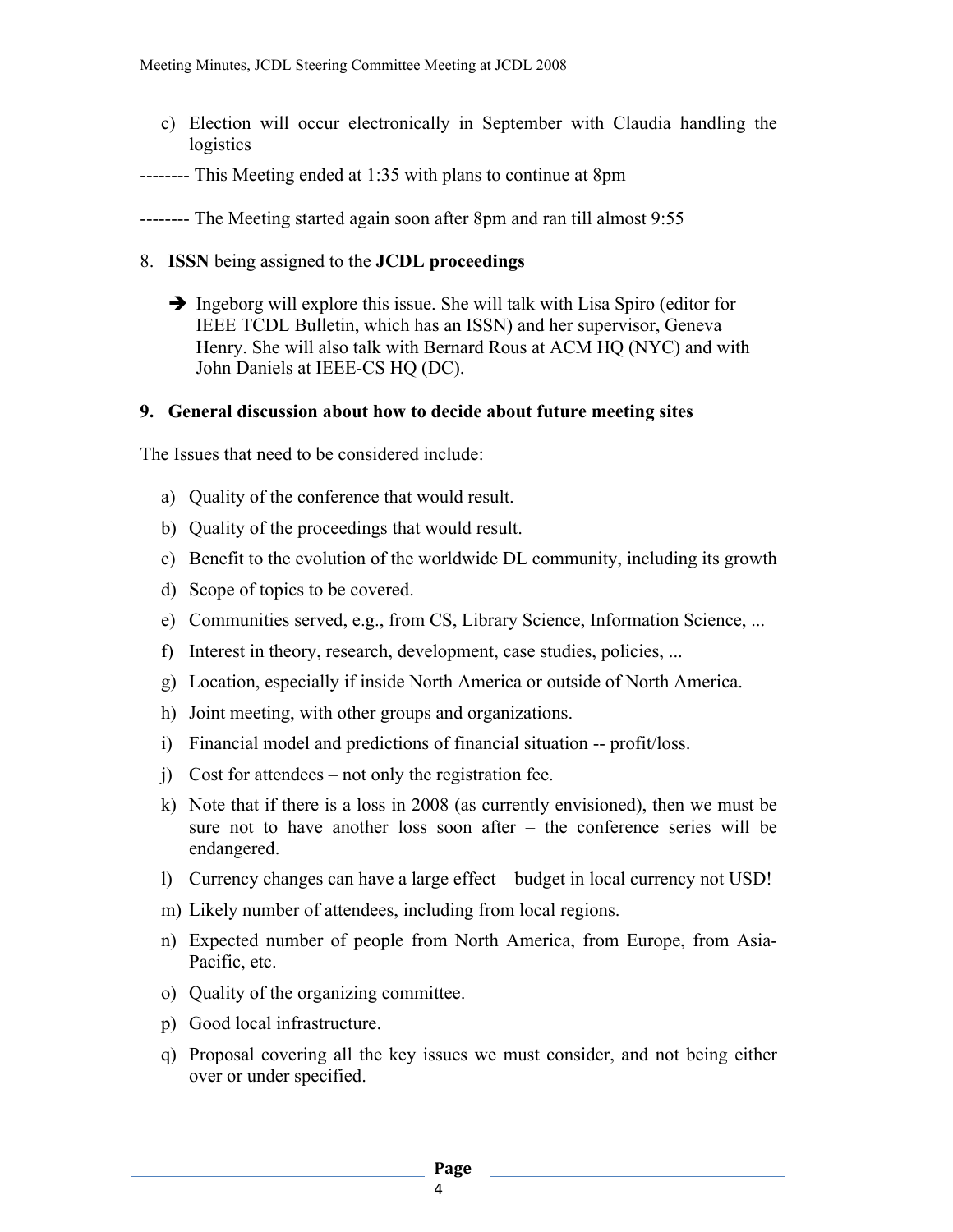r) Suggestion: We need to talk with ACM and IEEE people to see if registration can be paid in the local currency. In case of IEEE that was allowed, at least in the past.

## **10. Decision regarding 2010**

Basically the Steering Committee favours the Australian proposal but it asks Brisbane to present a report by September 1, 2008. On the basis of that report the decision to go to Brisbane will be made by the end of September.

- a) A committee was established, made up of Erich, Shigeo, Jane, Shalini, and Ed.
- b) That committee must ensure that a report is prepared by 1 September.
- c) Based on that report a decision will be made by the Steering Committee as to the location of JCDL 2010.
- d) The plan (of a joint conference and their organization) must be approved also, preferably by 1 September, by ACM SIGIR, ACM SIGWeb, ACM HQ, TCDE, and IEEE-CS ----- It was pointed out after the meeting that it will be easier to go to the various boards after the updated proposal is available rather than with the unfinished information available now.
- e) There should be separate financial models and budgets by each of ICADL and JCDL.
- f) There should be separate proceedings managed by each of ICADL and JCDL.
- g) People should be able to register for both events, or for just one event, or just for workshop(s).
- h) Tutorials should be free to those who sign up for either or both events.
- i) Workshops should be managed organizationally by JCDL, but the content should be handled by the individual workshops – JCDL has overall quality control.
- j) Details of how things are split, how the collocation works, how the program is organized, etc. should be specified in the report due on September 1.
- k) One possible way to arrange the collocation is:

Day 1: tutorials

Days 2-4: conferences

- a. Keynotes would be in sessions open to people attending either conference. In addition each day:
- b. At least one parallel track would be managed by JCDL
- c. At least one parallel track would be managed by ICADL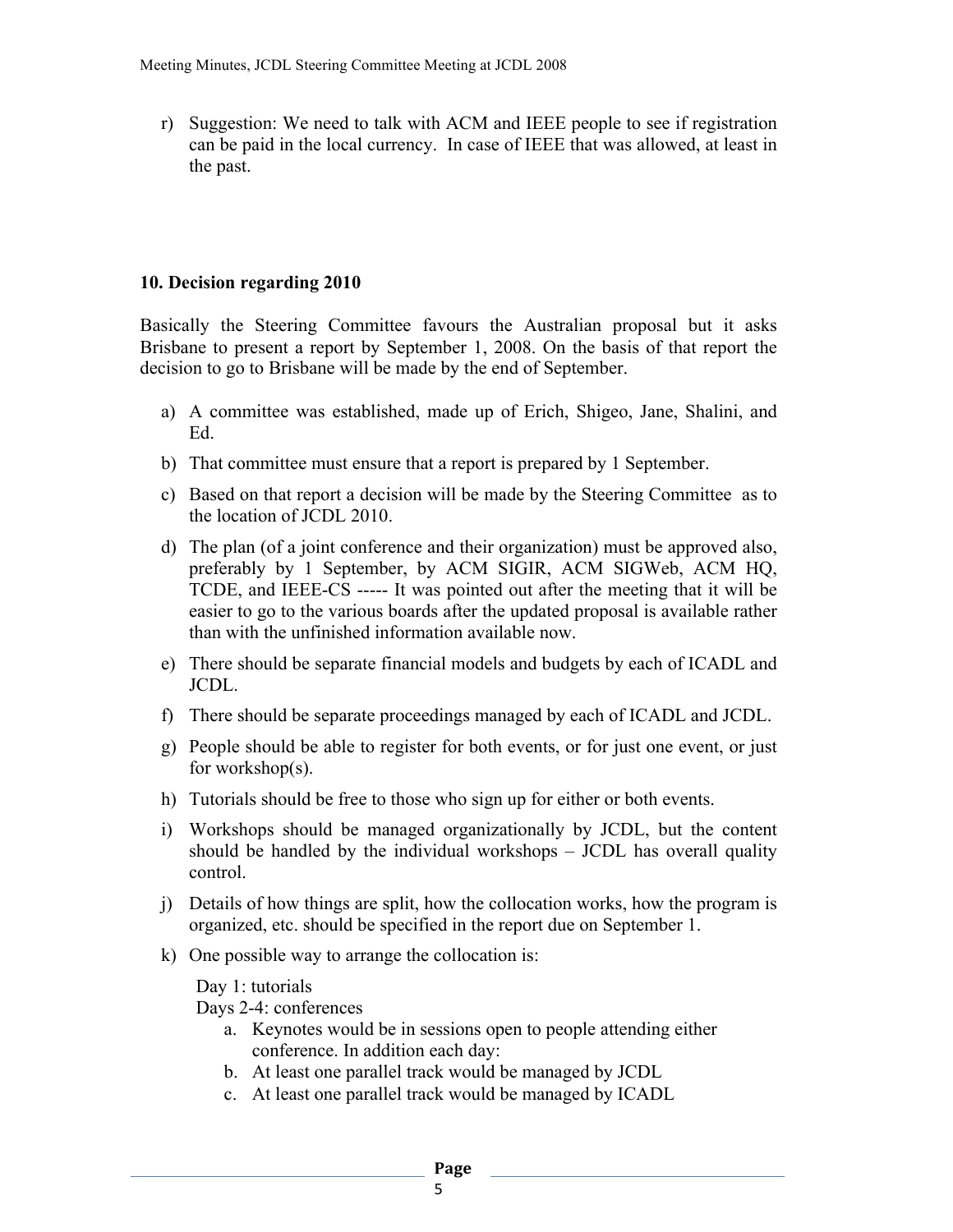Day 5: workshops

This plan for exploring the collocation of JCDL and ICADL in 2010 was approved unanimously.

## 11. The **Town Meeting**

12.

It was decided that at the Town Meeting, the following would be reported:

- a) JCDL 2009 is well along in its planning, with the UT-based group actively working on making it a success.
- b) We are exploring holding JCDL 2010 in Brisbane, AUS, co-locating it with ICADL 2010.
- c) The decision about that will be made on or before Oct. 1.
- d) If JCDL 2010 won't be in AUS, it will be in Ottawa, Canada.
- e) If JCDL 2010 is in AUS, then one proposal that will be considered for JCDL 2011 is to have it in Ottawa.
- f) We look for other proposals for sites and organizing committees for JCDL 2011.
- g) We look for proposals for sites and organizing committees for JCDL 2012.

Note that all proposals should be submitted early to the Steering Committee, to be sure they cover all that should be discussed, which includes recommendations of the general chair(s) and the program chair(s)

## **Special Concern:**

There was some confusion concerning the responsible body for each of the JCDL#S and we believe it was decided (because of earlier mistakes) that

- ACM handles 2009-2011 to make up for prior out of turn sequence

- IEEE handles 2012.

- The 3 year cycle will continue with ACM in 2013 and 2014, then IEEE, then ACM for 2 years, ...

- Monetary issues are 1/3 each to TCDL, SIGIR, and SIGWEB as has been the case since the start of JCDL in 2001.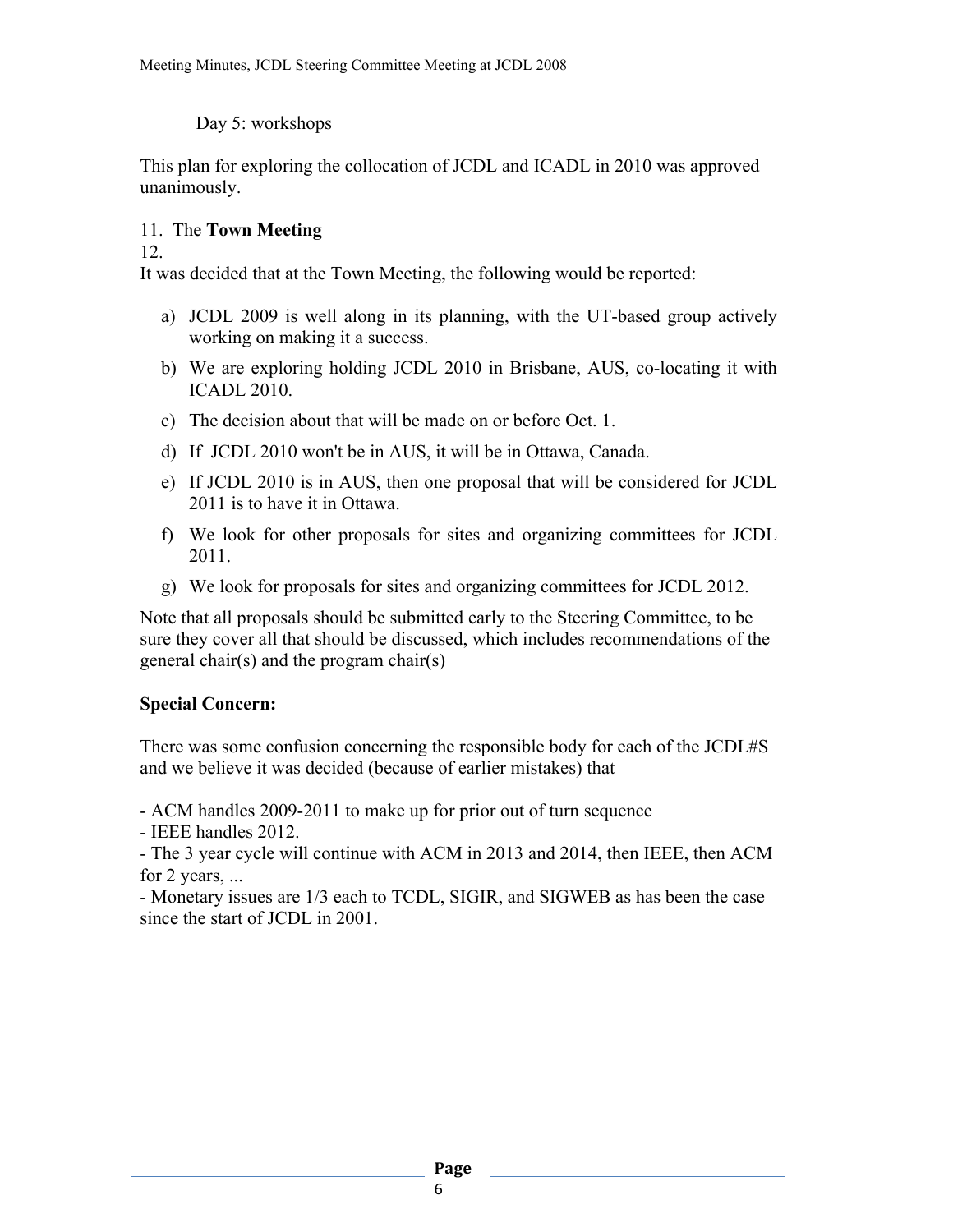#### **NOTE: The Town meeting took place on Thursday June 19, at Lunch time**

The following Notes were taken by Gary Marchionini (they are not part of the S.C. meeting minutes):

- 1) Ed Fox (for the Steeing Committee) and Jose Borbinha (for TCDL) convened the meeting.
- 2) A Facebook group called digital libraries is available, also LinkedIn and Second Life DL groups are available and people are encouraged to participate.
- 3) An ECDL wiki will be available in a week; PhD students and advisors were encouraged to get involved in the conference and the web presences.
- 4) Bonnie Wilson invited people to submit proposals for special issues of the Bulletin (new editor is Lisa Spiro at Rice U.), e.g., events and cases from around the world. Doctoral consortium papers from JCDL 2008 will come out in next issue.
- 5) Straw Poll on Electronic proceedings for 2009: vast majority wanted electronic rather than paper. A few preferred paper. One person suggested having abstracts in the printed program. Many conferences have that, if there are no printed proceedings.
- 6) Poster session for next year: tracks for case studies in addition to regular posters? There was general nodding and agreement from audience.
- 7) Proposals for future conferences. Steering committee has none for 2112, is deciding on 2010 and has one for 2011. How many would go to Australia in 2010? A bit less than half raised hand, some enthusiastic, some half-raised hands.
- 8) Jane Hunter summarized the proposal mentioning ICADL, Brisbane, weather, air routes, scenery.
- 9) One person suggested that one of the DL conferences be held in Africa (Ghana).
- 10) One person (Barbara Wildemuth) suggested that doing one with ICADL one year, then with ECDL the next year.
- 11) Jose noted that ECDL will be held in Denmark this year and in Corfu in 2009.
- 12) Ed asked for Volunteers and suggestions for workshops and tutorials.
- 13) One person (George Buchanan) suggested that because attendance in workshops has declined in the last couple of years that we should do more early involvement and publicity for workshops. Rick Furuta encouraged established related communities to contact him for next year…don't wait, in fact, propose for 2010, and aim for repeating patterns of workshops.